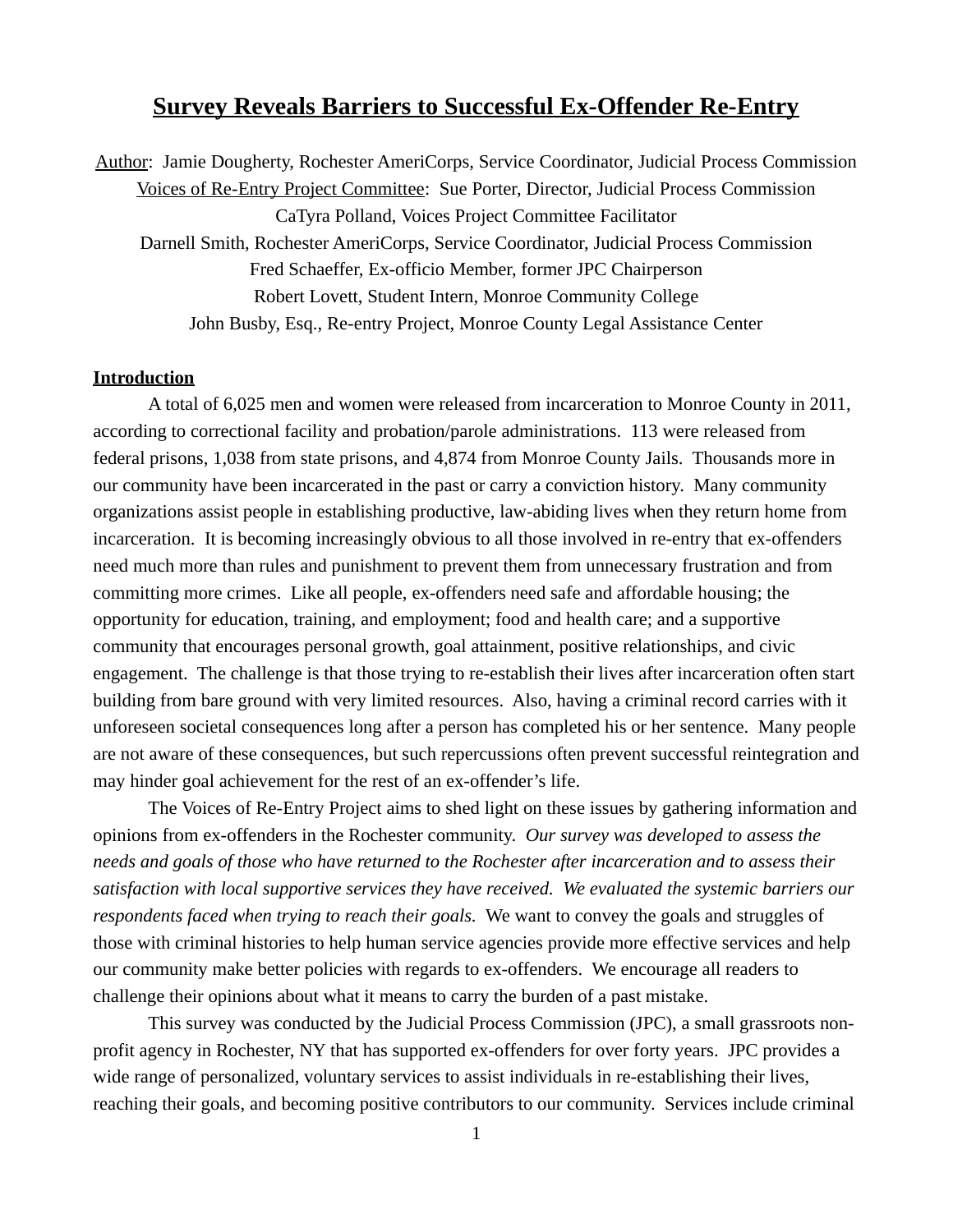record review and correction, advice for navigating the job market while having a criminal record, assistance applying for certificates that increase employability and reinstate civic rights, client advocacy, and assisting with obtaining identification. Clients are often referred to educational programs, job training, food and clothing pantries, mental health and addiction treatment providers, legal assistance, housing programs, and more. JPC runs a mentoring program for individuals coming out of incarceration, as well as a weekly workshop where representatives from other agencies give presentation on their services or health and wellness information. JPC also provides support services to twenty mothers who have a high risk of re-incarceration and their children, as well as a small Shelter Plus program to help transition ex-offenders out of homelessness. The Judicial Process Commission works closely with many agencies, such as the Monroe County Legal Assistance Center, Monroe County Sheriff's Department, and RIT's Center for Public Safety Initiatives.

Since JPC works with people at all stages of their lives after incarceration, we have a unique opportunity to explore the needs of those with a criminal history—no matter how old. A criminal record is a burden you must carry for life in New York. Therefore, JPC clients consist of some people who have been recently released, some who have been arrested but have never been to jail, and some who haven't been involved in the criminal justice system for many years. Yet many opportunities such as employment, housing, and sometimes even obtaining student loans and voting are limited by law or policy for those with past criminal records, and it can be very difficult for ex-offenders to meet their basic needs long after they serve their sentences.

In our conversations with community partners, it is apparent that there is very little data about the needs of those with older criminal records. The formal criminal justice system follows people only while they are incarcerated, on probation, or on parole. Post-release supervision sentences are generally not more than 5 years, though we demonstrate below the very long-term effects of having a criminal history, since *over a third of our respondents have been out of jail for more than 5 years*. Individuals often seek supportive services from a wide range of human service agencies, and there is usually very little communication between service providers. We offer this and future data to the community in its efforts to conduct more effective, meaningful programs and services for those returning from incarceration, or ideally before they ever get involved with the criminal justice system.

### **Overview of Results**

- 80 respondents sufficiently completed the survey
- Demographics:
	- o Age: average 42, range 18 to 64
	- o 73% male, 27% female
	- o 68% African-American, 22% Caucasian
- 75% most-recently incarcerated for a non-violent, non-sexual offense
- 33% of respondents have been out of jail or prison for more than 5 years
- Most pressing needs when last released from incarceration: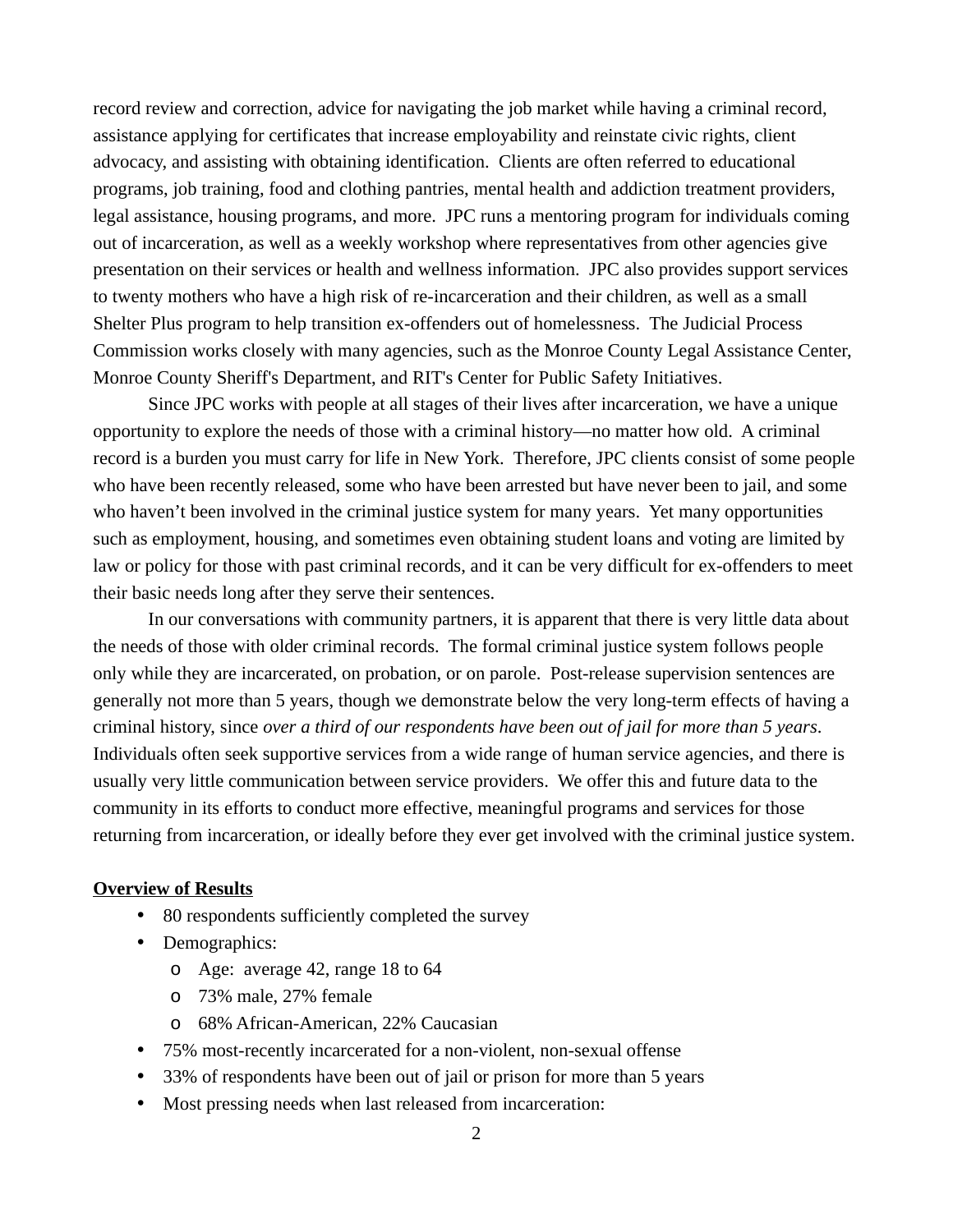- o Employment: a top-3 need for 74% of respondents
- o Housing: 68%
- o Health care: 36%
- o Identification: 30%
- o Obtaining food: 24%
- Re-entry services respondents were most satisfied with: social support from friends, family, and community; identification services; and addiction treatment
- Re-entry services respondents were least satisfied with: probation/parole, housing, and employment
- 59% of respondents were *unemployed, able to work, and looking for work* at the time they took the survey. Only 7% were employed full-time and 3% were employed part-time
- Only 25% have been employed full-time at some point since their release
- 8.5% were enrolled in school at the time they took the survey
- What respondents felt they needed most to gain or secure employment: driver's license, better resume, computer skills
- 80% were homeless (18% in shelters, 62% in temporary arrangements with friends or family) upon release from their most recent incarceration
- 56% needed assistance getting identification after they were last released
- Almost all respondents have received the public assistance they need, but many have needed assistance ever since their release due to lack of employment opportunities
- 46% were incarcerated, in their opinion, as a direct result of a chemical dependency issue
- One third have been diagnosed with a mental health condition, while only 11% received mental health counseling during their incarceration

Details about specific barriers faced by our respondents and other results are discussed below. These results provide a glimpse into the hidden *long-term effects of certain policies and their impact on ex-offenders and our community*. Public education and awareness about re-entry issues will ultimately benefit those in re-entry, their families, and our society as a whole. We invite you to continue reading for more detailed analysis of the issues faced by the thousands of individuals returning to our community each year from incarceration.

# **What Does it Mean to be in Re-Entry?**

No matter how long a person's jail or prison sentence was, readjusting to the community presents many obstacles and anxieties. Even if someone served just one month in jail, he or she has spent time away from family, friends, children, and work. With limited and expensive communication, many inmates struggle to keep in touch with loved ones. Families struggle if a person they rely upon is absent from their lives. Inmates often incur large debts through court costs, restitution, and civil fines. Some inmates have family who can help, but most struggle with debt long after they have been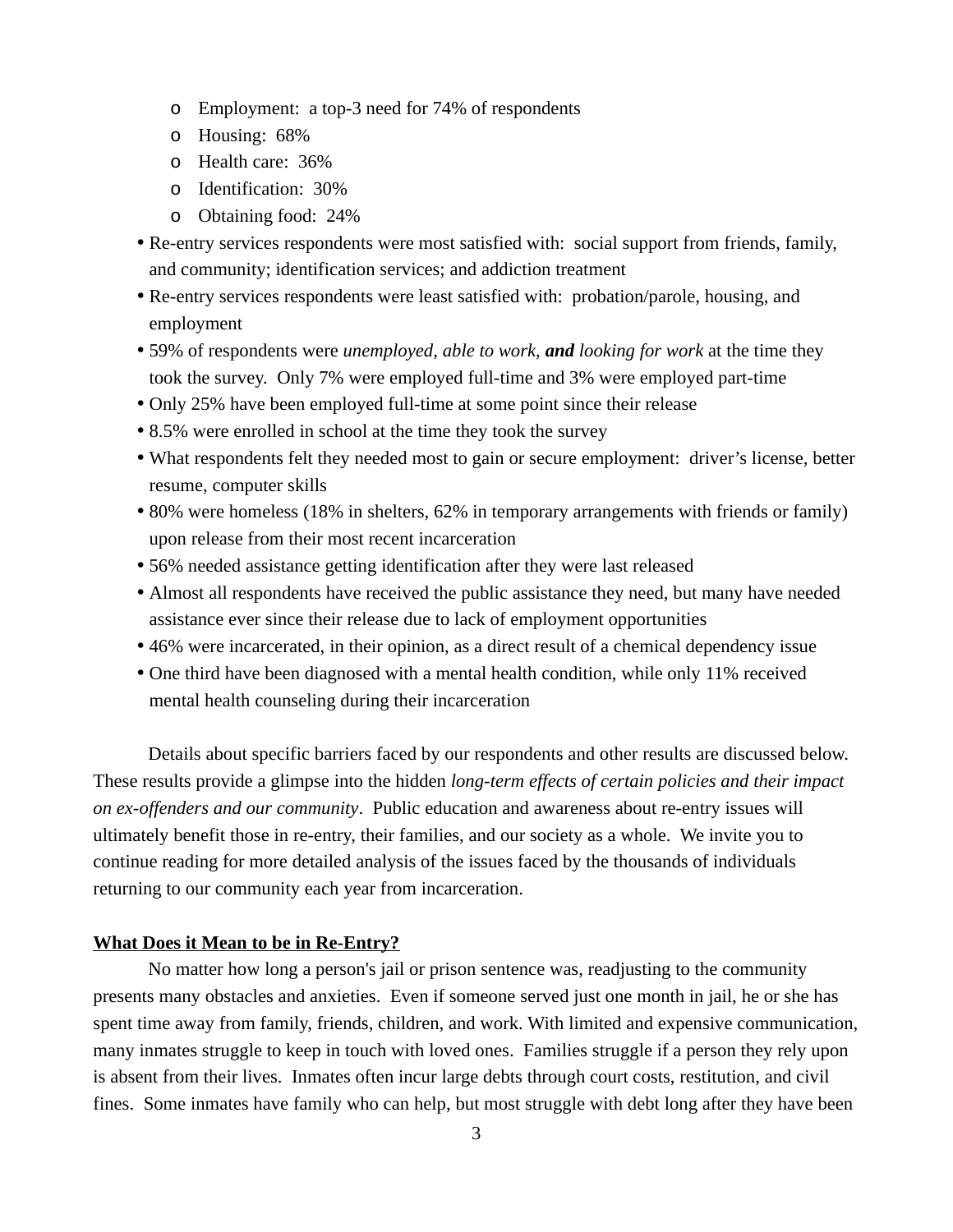released. Some prisons offer paid work to some inmates but typically pay less than 40 cents an hour.

After incarceration, individuals must find a place to live and obtain food and personal care products, usable identification, and, ultimately, a source of income, all the while being socially stigmatized, readjusting emotionally, managing debt, and being required and expected to disclose conviction information to everyone. It is difficult to plan such logistics during incarceration since contact with the outside world is so limited and costly. Many ex-offenders have mental health, chemical dependency, or medical issues as well. Then, the challenge of re-establishing one's outside life is often made difficult by a number of societal, systematic, legal, economic, and emotional factors. Barriers within one institution are often compounded with barriers in another. Thus, ex-offenders are often trapped in frustrating self-perpetuating cycles. Our societal systems should set one another up for success, not for failure, frustration, hopelessness, and bitterness—sentiments that do nothing to build our community. It is imperative that we begin to look at the barriers in our society that exoffenders must navigate and try to increase their ability to secure—with a reasonable amount of effort —basic needs and avoid recidivism.

Many people believe it is the responsibility of individuals and their families to provide such assistance with these struggles. Surely these personal social supports are irreplaceable and invaluable; very few of us would be able to succeed with just the assistance of strangers. Unfortunately, though, many people do not have such support. When dealing with legal struggles, there are many burdens put upon the convicted person's loved ones: identifying available resources, forgiving what the person may have done, understanding the legal jargon, and navigating the often-incomprehensible social and justice systems at work. Friends and family may be uninformed or misinformed. They may have already helped their loved ones through drug addiction, mental illness, multiple incarcerations, or financial struggles and are simply exhausted. Whatever the reason, many people leave jail having burnt bridges or lost touch with loved ones, no matter how much they may have changed. In these times, people turn to their community. We need data-informed, just, efficient community systems to successfully reintegrate ex-offenders and offer a real chance to do right after they serve their sentence.

#### **Demographic Information**

Eighty people sufficiently completed the survey. Respondents were *on average 42 years old*, ranging from 18 to 64 years old. *A third of respondents were last released from incarceration over* 



opportunity, due in part to a number of societal and systematic factors. Others (generally the younger subset) have been recently released from incarceration.

Nearly ¾ of our respondents (73%) were male. *Respondents were predominantly African-American (68%)* (see Figure 1). Only 4.6% of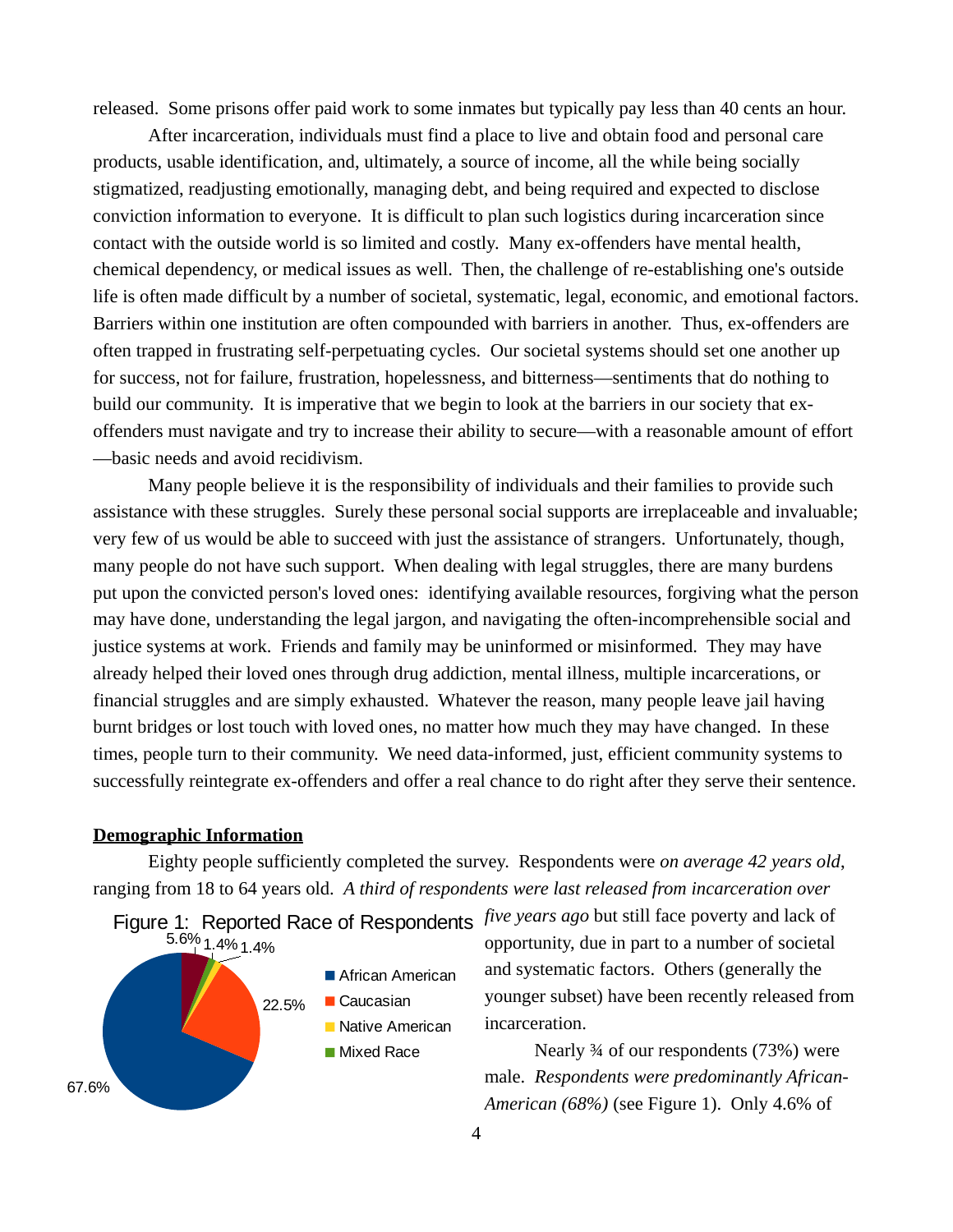respondents reported a Hispanic ethnicity. 77% reported a non-Hispanic ethnicity, and the rest did not specify. We believe the low percentage of Hispanic respondents reflects the unfortunate difficulty JPC has accommodating the Hispanic population, having no Spanish-speaking staff. Also, the survey was only distributed in English.

It is quite apparent that there is a racial and gender disparity among incarcerated individuals in the U.S. According to the 2010 Census, Rochester's population of 210,565 residents was 43.7% Caucasian and 41.7% African American. 16.4% of the population were Hispanic or Latino. As can be seen from our survey, African-American males represent most of the incarcerated population. Nationally, 0.4% of Caucasians are incarcerated compared to 2.3% of all African Americans and 0.7% of all Hispanics. In New York State, 9.4 times as many African Americans and 4.5 times as many Hispanics than Caucasians were incarcerated in 2005 (Marc Mauer and Ryan S. King, *Uneven Justice: State Rates of Incarceration by Race and Ethnicity*, The Sentencing Project, July 2007).

Finally, Figure 3 shows the highest level of education of the respondents at the time they took the survey. *Over half of respondents (55%) have a high school diploma or GED*, but nearly one in five respondents (18%) have less education. In fact, *8.2% never attended high school at all*. However, *about 15% have a college degree*, and another 12% have done some college coursework. When asked what education level they would like to have, *most*



*respondents indicated wanting to get a college education* (24% want to obtain an Associate's degree, 17% want a Bachelor's degree, 20% want a Master's degree, and 8.7% want a doctoral degree), while 30% are satisfied having a GED or high school diploma.

### **Information on Most Recent Incarceration**

Throughout the survey, unless otherwise noted, we asked clients about their experiences upon release from their *most recent* incarceration. *75% had been incarcerated more than once.* First, we inquired about the length of each respondents' most recent incarceration (Figure 4). Nearly half of respondents were incarcerated for *less* than one year in a city or county facility. Incarceration terms *longer* than one year are normally served at a state or federal prison. Essentially all of our respondents lived in Rochester within 6 months of release from incarceration, and most had lived in Rochester prior to that as well. Therefore, our respondents most likely sought re-entry support services in the Rochester area.

We asked respondents to indicate the type(s) of crimes for which they were most-recently incarcerated. They could select multiple categories. One-third (33%) were incarcerated for drug-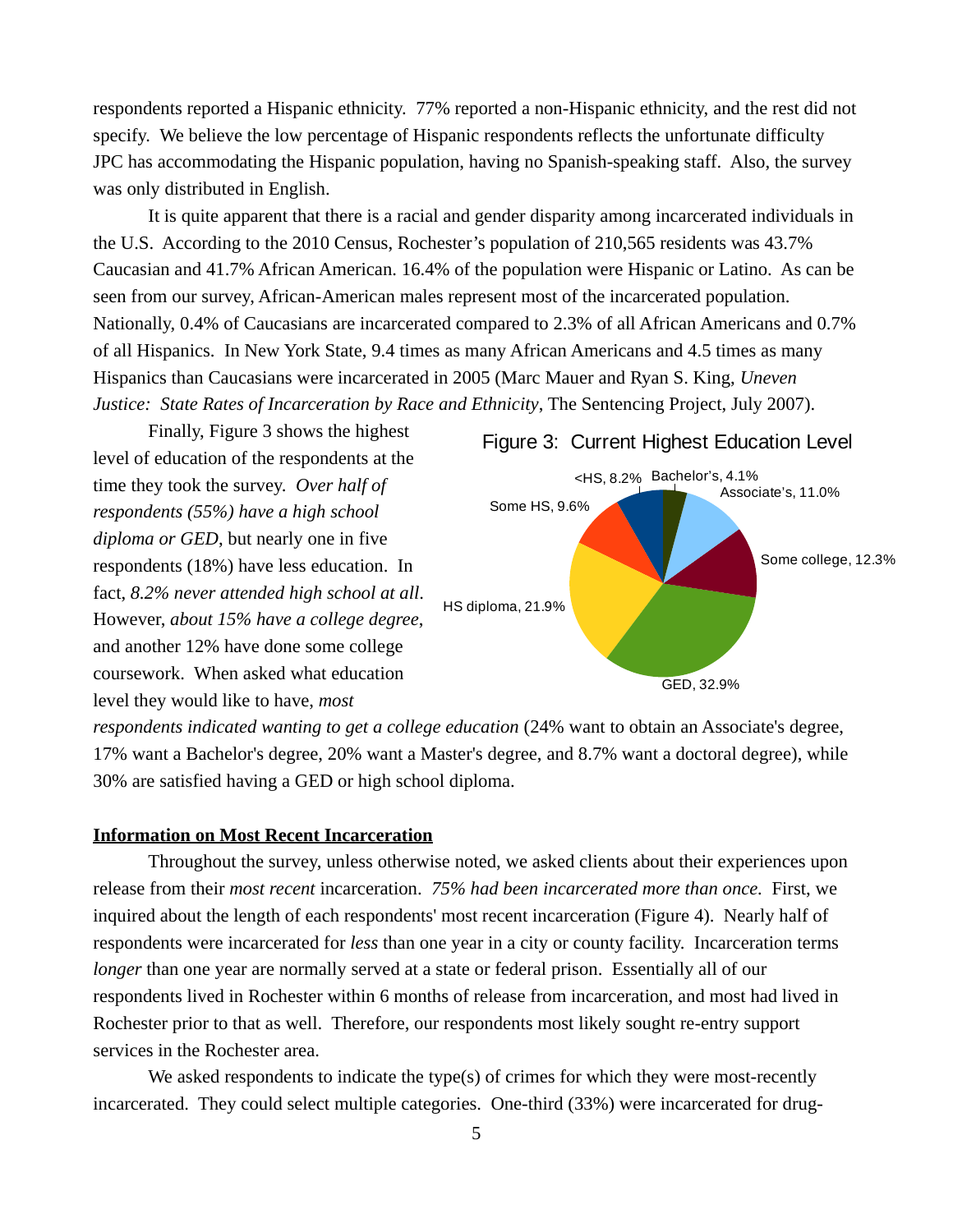

related convictions (68% of whom indicated no other category), and a third (34%) indicated a non-violent crime. 14% were convicted for theft/robbery. One-fifth of respondents (21%) were incarcerated for violent offenses and 6.5% for sex offenses. Therefore, *about threequarters of respondents were incarcerated for non-violent offenses unrelated to sexual misconduct.*

*14% of respondents were last incarcerated due to a probation, parole, or conditional discharge violation.* Offenders are placed on probation or parole supervision as part of their sentence; they may begin probation/parole after their release from incarceration or may be placed on supervision immediately upon conviction, serving no jail time unless they violate the conditions. Several actions can violate probation, including committing a new crime, missing appointments with one's probation or parole officer, showing a positive urine screening for alcohol or other substances, missing a curfew, traveling without prior permission, not filing reports on time, or not attending mandated programs. Thus, a person does not have to commit a new crime in order to violate probation or parole.

## **Urgent Re-Entry Needs**

Our results show that there are some general trends for what those in re-entry most-urgently need, despite each individual situation being vastly different. For this survey, we inquired about the following needs: housing, identification, employment, health care, family services/childcare, food, education, job training, mental health, and addiction/chemical dependency treatment. Please keep in mind that a need in one area is inevitably linked to needs in other areas. For example, if someone does not have proper identification, it is impossible to access social services, get a job, apply for health care, go to school, rent most apartments, cash a check, or enroll in most programs. Without an income, it is can be difficult to afford the fees for identification documents.

We first asked respondents what their three most pressing concerns were upon release from

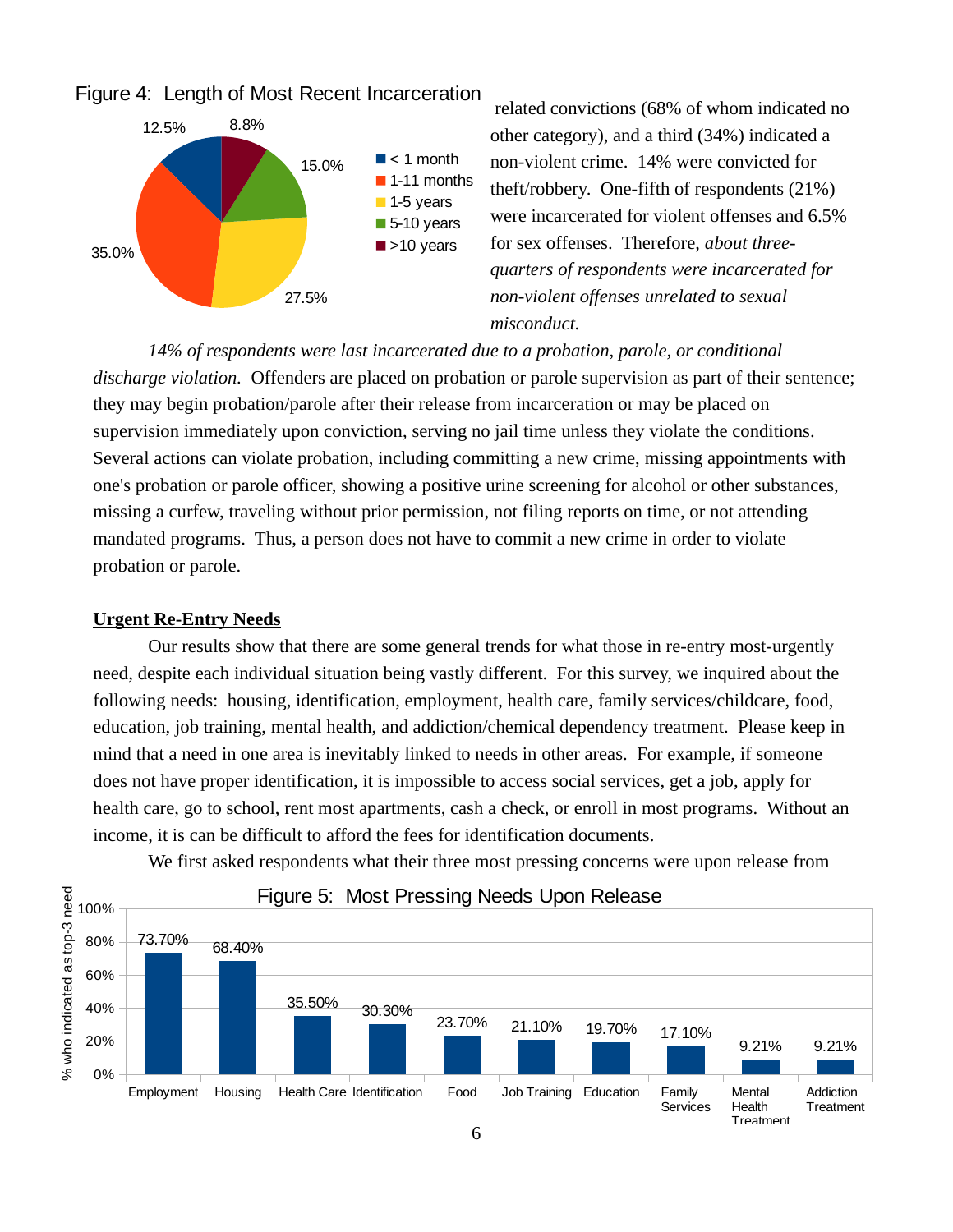their last incarceration. Figure 5 depicts the results. Two needs were by far of highest concern: about three-quarters (74%) indicated employment among their top-three concerns and nearly as many (68%) indicated housing. A large number of people needed healthcare services, identification, and assistance finding food. Some of these trends can be explained because just about every person needs employment, housing, food, identification, and basic health care, while not everyone needs childcare services, mental health services, or addiction treatment. Therefore, the percentages of people who need the latter services will naturally be lower. It is nonetheless shocking how many of those in reentry need assistance with such basic needs. We will focus on the top four concerns (employment, housing, health care, and identification) in this report. Future studies will analyze the particular needs



# Figure 6: Average Satisfaction Rating for Services 1=very dissatisfied, 3=neutral, 5=very satisfied

of those with mental health, chemical dependency, or family concerns.

We also asked how satisfied respondents were with supportive services in the community (Figure 6). Only three services scored on average below neutral: probation/parole, housing, and employment. Alarmingly, people were most dissatisfied with services for their two most pressing needs (employment and housing). The services with which people were the *most* satisfied were social supports (friends, family, community and religious groups), identification services, and addiction treatment. Respondents reported that when they were released, they were most active in trying to improve their social supports, find housing, and get identification and health care. They were least active in finding volunteer opportunities and accessing mental health services, followed by accessing education, training, and employment (probably because one needs a stable place to live and an ID before applying for jobs).

# **Housing**

Most of our respondents lived with friends or family immediately upon returning home (62%), but only 17% rented or owned an apartment or house. The rest lived in transitional housing (18%) or in homeless shelters (18%). *Living in a homeless shelter or temporarily staying with friends or family qualifies a person as homeless by HUD definitions. Thus, 4 out of 5 of our respondents (79%) qualified as homeless upon release from incarceration*.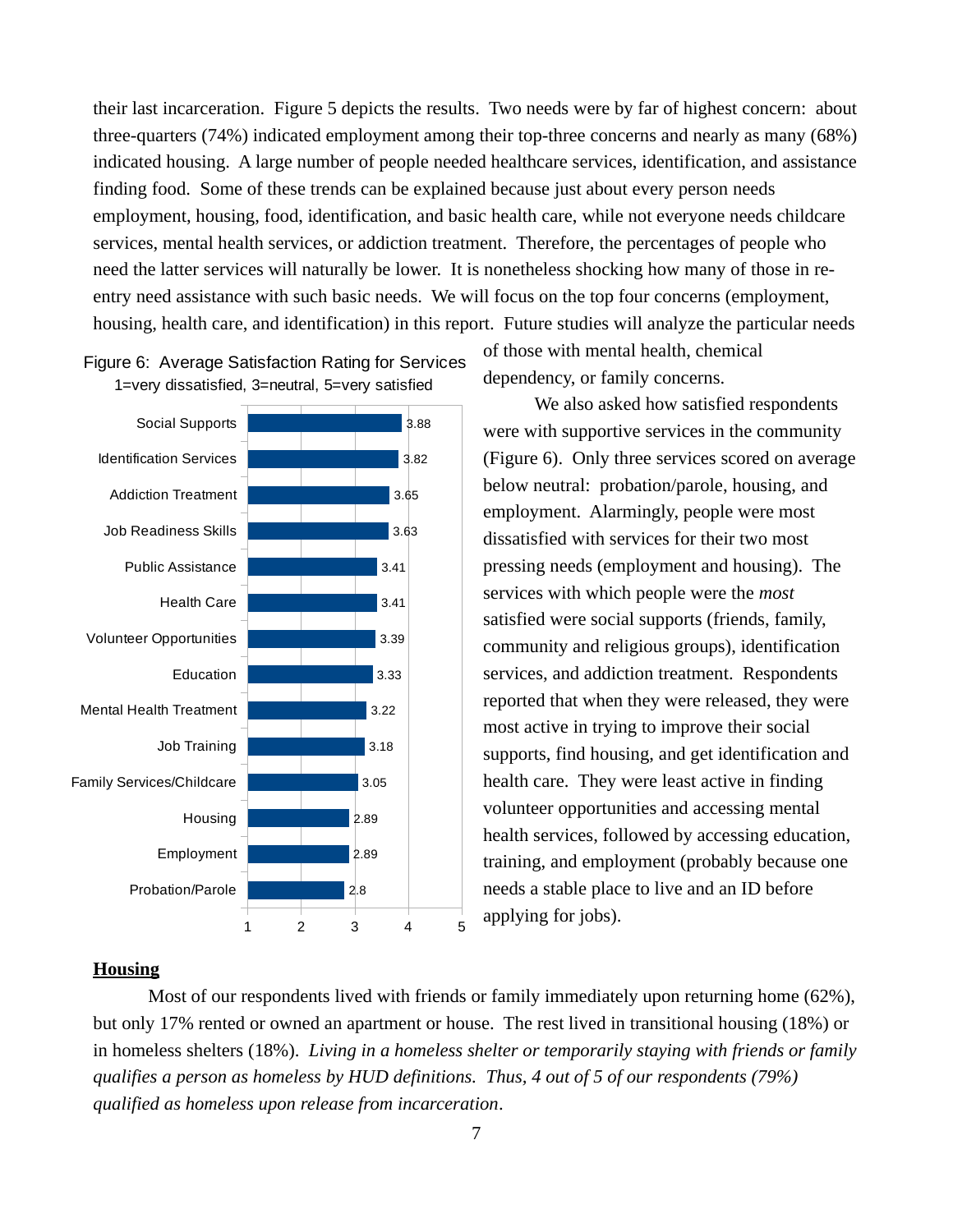We plan to look into housing issues in future studies. We hope to get a better idea of how long it takes ex-offenders to find stable, safe housing, if they were able to. We will also assess the barriers to securing housing. We know that a major barrier is not having a reliable way to pay a security deposit and rent.



Also, ex-offenders often find themselves living in unsafe neighborhoods after their incarceration due to exclusion and stigma. Most landlords run background checks on prospective tenants, and many refuse to rent to a person with any criminal history or with a felony conviction. Those convicted of sex offenses usually have restrictions on where they can live, which drastically limit their housing options. Sex offenders are barred from living in public housing, apartment complexes, and most homeless shelters because children live or attend school or daycare nearby. Further, those with past drug **or** felony convictions are generally ineligible for public housing.

#### **Employment Discrimination Law**

Having a criminal record is a major barrier to securing employment. Under New York State law, employers are only allowed to deny a person employment based on a criminal record if a conviction that the individual has is "directly related to the functions of the job" (e.g. those convicted of writing bad checks or embezzlement can't work with money or at a bank, and those with a DUI conviction can't be a bus driver) or if, considering eight statutorily enumerated factors, the employer determines that hiring the person would "pose an unreasonable risk to persons or property." Employers in New York are legally required to consider such factors as how old the applicant was when the crime was committed, how long it has been since the crime was committed, and the applicant's positive accomplishments since then (New York State Correction Law, Article 23-A).

While such legal discrimination may make sense on some levels, the negative impact it has on individuals with a criminal history is huge. With local unemployment rates hovering around 7.4%, a record number of applicants are applying for each open position, and ex-offenders are the last to be considered. If asked, ex-offenders must disclose all convictions on a job application. If ex-offenders do not disclose their full, accurate conviction history when asked, the employer can legally reject the applicant for falsification or incompleteness. Imagine if the worst, most regretful things you have ever done, perhaps decades ago, could be seen by every person you apply for a job with or live near. That is the reality for those with a criminal record. Many go back to jail within a year of their release from violating probation or committing another crime, having very few other real options. Many more simply get discouraged and may quit looking for work or advancing their education.

Excluding ex-offenders from opportunity and employment makes it more likely that they will go back to illegal activity. As indicated by our survey, even those with non-violent or minor convictions still face extreme barriers in the job market for decades. Having a criminal record can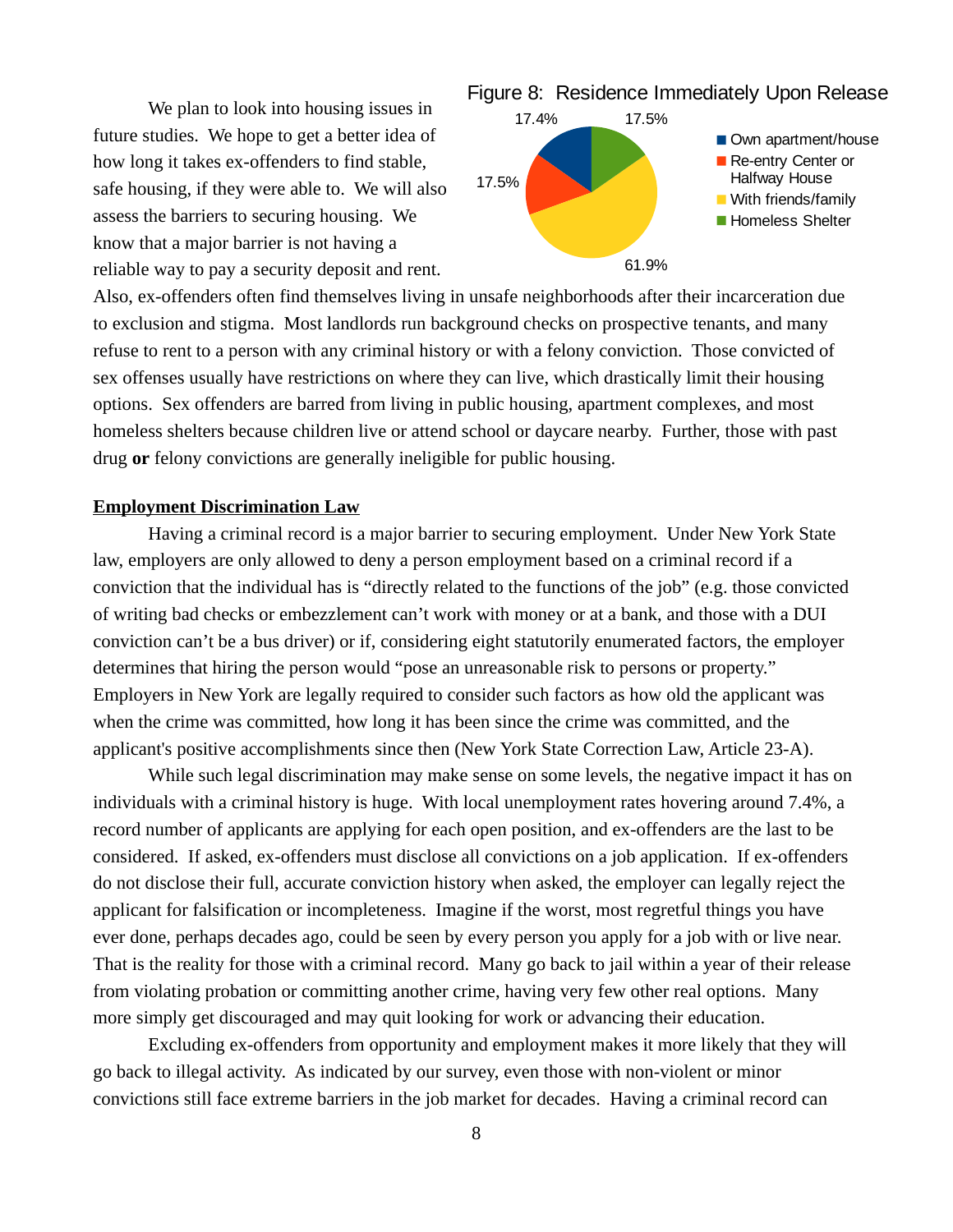even make finding volunteer opportunities difficult for the same principles of exclusion. If we claim to want to reduce crime and reduce dependency on social services, we must provide real opportunities for stability and employment. There is a detrimental mismatch among our voiced ambitions as a community, our policies, and how we actually treat individuals who are trying to improve their lives.

#### **Life-Long Permanence of Criminal Records and Proof of Rehabilitation**

*New York State does not allow criminal convictions (misdemeanors or felonies) to be expunged or erased from a person's record, no matter how old or how minor the offense.* Some states do allow expungement in limited cases. New York, thankfully, offers instead Certificates of Relief from Disabilities and Certificates of Good Conduct. These certificates restore the ex-offenders' ability to be employed or licensed in many fields and provide "a legal presumption of rehabilitation" for employment considerations

 After a certain number of years without incarcerations or convictions, ex-offenders may apply for a Certificate. Applicants must submit proof of rehabilitation and positive accomplishments since their last conviction, proof of stability, several letters of support, personal statements, and more. *A Certificate is generally required to secure employment in most government or civil service jobs and generally in many fields that require state licensure, such as health care (most jobs in hospitals or nursing homes), law, massage therapy, notary, real estate, teaching, social work, child care, hair and beauty fields, funeral directing, and security.* Without a Certificate of Relief/Good Conduct, anyone with a criminal record can legally be denied employment in all of these fields and more, for having a criminal record at all. Many individuals have worked in fields such as health care for over a decade and then are terminated when their employer runs a required background check for the first time. The employee must stop working until they receive the Certificate and meet other requirements, which may take many months. If an applicant is denied a Certificate, he or she must wait a full year before applying again, and there is no appeal process for the denial. Also, although the Certificates provide court-issued proof of rehabilitation, employers can still take a person's convictions into consideration when reviewing his or her job application. Offering expungement or conditional sealing instead would allow people to eventually truly put their mistakes behind them after proving they are no more likely to commit new crimes than other citizens.

### **Unemployment Rate: 59% Able to Work and Actively Looking**

We asked about respondents' current employment status and allowed them to indicate as many categories as were applicable. The results are shown in Figure 7. These results may be skewed because only those who came to JPC during business hours were asked to take the survey, excluding some of those who may have been working at the time, and JPC assists clients with unemployment issues, such as applying for Certificates. The unemployment rate is nonetheless staggering. **Well over half (59%) of respondents to our survey are** *currently unemployed, able to work, and actively seeking employment*, while only 7% are employed full-time, and 2.8% are employed part-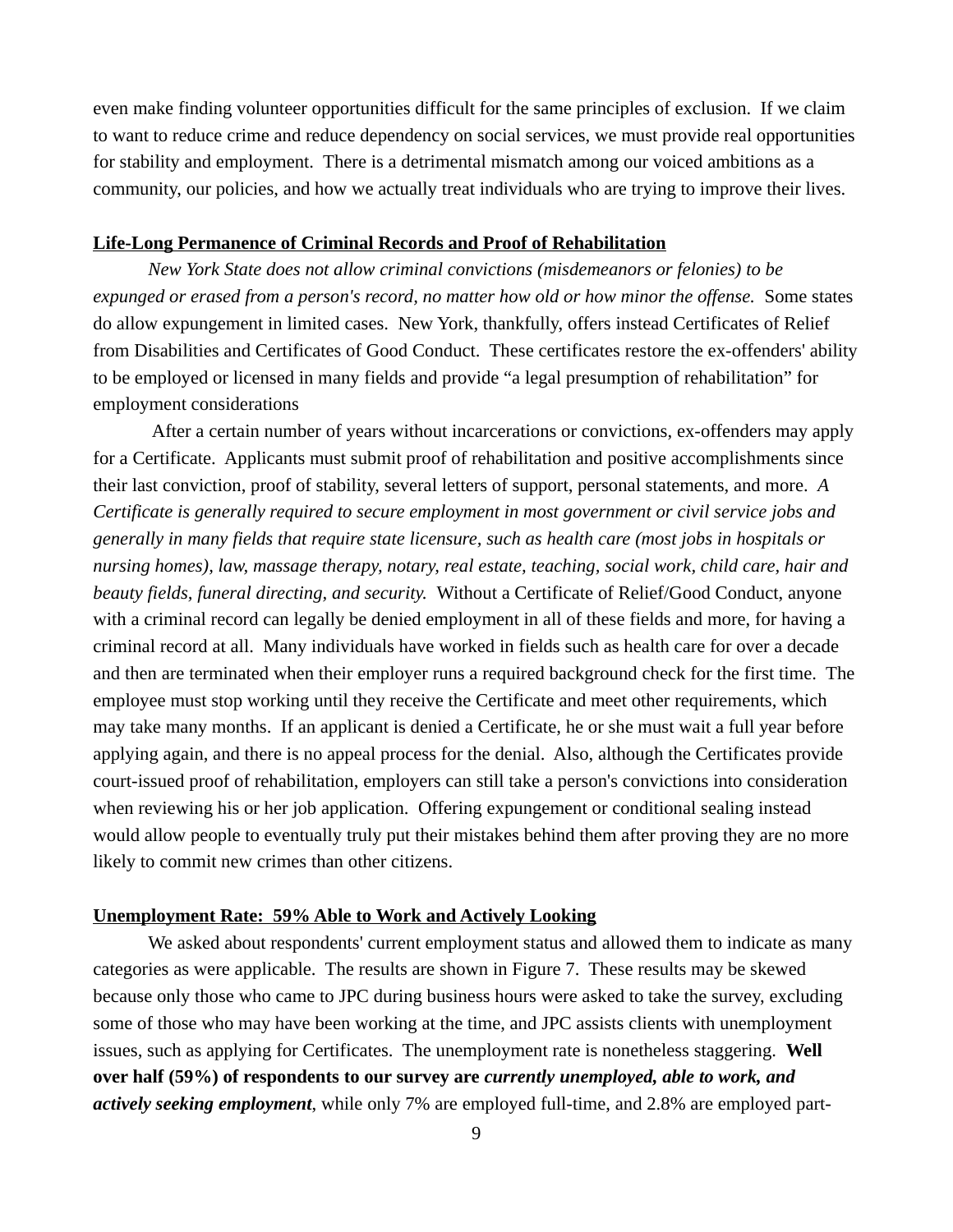

Figure 7: Current Employment Status

time. 8.5% were in school at the time. Even those who have been out of jail or prison for *more than five years* have an unemployment rate of *seventy percent* (70%). Compare this to Rochester's 7.4% unemployment rate, which counts people who may not be currently looking for work. *About a quarter of respondents have not been employed at all since their release despite being able to work*. *Only a quarter have been employed full-time at some point since their release*, 16% have worked parttime, and 24% have had temporary jobs. 17% have not been employed due to a disability.

Our current job market is difficult for all job-seekers. For those with a criminal record, obtaining employment can feel impossible. We need to address issues of chronic, legally-andsocially-sanctioned unemployability for those with a criminal history. If we can provide opportunities for record expungement, accessible job training, and review of job applicants for their qualifications before their criminal history, we could work towards our goal of having our able-bodied community members being positively productive in our community.

## **Increasing Employability: Volunteering, Education, and Training**

We asked what three things respondents felt they needed most in order to gain or secure employment. *42% thought that a driver's license was among their top-three needs for employment, and 38% need better computer skills. Others indicated needing a car or reliable transportation (27%), a Certificate of Relief/Good Conduct (24%), and more education (20%).* About a quarter want to improve their résumé (26%) or information on how to disclose their convictions to employers (23%). 20% need job-specific training, and *12% need identification.* 14% want to improve their interview skills.

Since volunteering is a great way to gain experience in a field and network with potential employers, we asked about respondents' volunteer experiences. Keep in mind that many volunteer opportunities are limited for those with criminal history for the same reasons that employment opportunities are limited. Thus it can be surprisingly difficult to find a volunteer opportunity, which is often quite discouraging. Nonetheless, *29% of respondents have done some volunteer work since their release, and 11% tried to find a volunteer opportunity but haven't yet*. 29% are not interested in volunteering, but 32% are interested in volunteering but haven't tried to find an opportunity yet.

Respondents identified barriers to education and job training, which increase employability. Overall, *41% of respondents felt like nothing prevented them from accessing education after*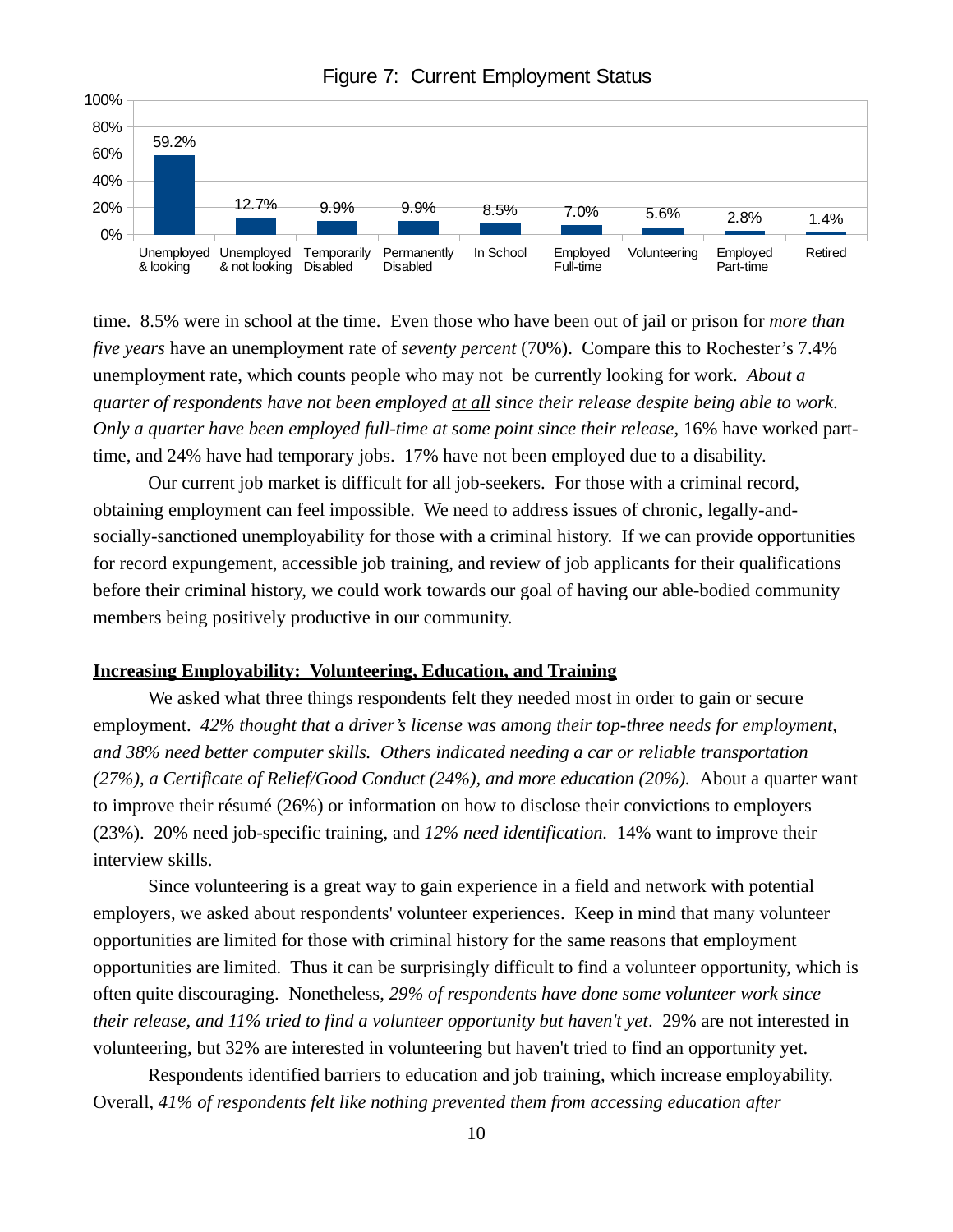*incarceration.* 16% did not try to access such programs. The *most common barriers to getting into educational programs were not being able to afford it* (16% of all respondents) *and not having enough identification or documentation to enroll* (18%). 16% faced other barriers, such as illiteracy, developmental disabilities, defaulted student loans, and needing stable housing and finances first.

While colleges generally say they don't base admissions decisions on criminal history, debilitating social stigma carries into higher education in the form of policies that impose barriers to accessing education, perpetuating the withholding of opportunity for ex-offenders. Recently, some college are requiring disclosure of criminal history on applications. Monroe Community College, for instance, requires applicants to disclose any felony convictions and their probation/parole supervision status. This can delay application review and/or disqualify the person from on-campus housing and certain types of financial aid. *6.8% out of all our respondents were denied admission to a school due to their criminal record, and 8.1% had their admission delayed due to their criminal record*. Also, *over half of respondents struggled to get job training. One-third struggled due to their criminal record*. Others were not able to afford the training, needed more prior education, or needed identification or documentation.

## **Health Care**

Over one-third of respondents indicated health care as one of their top three concerns upon their last release from incarceration. We asked how urgent respondents' medical needs were upon their release. *Almost one in ten reported having life-threatening concerns or needing emergency care (7.1%)*, but the rest ranged fairly evenly from having no medical concerns (20%) to having very urgent concerns. *The most common need reported was getting health insurance (46%).* 14% needed help paying past medical bills. A quarter of respondents needed to obtain prescription medications for which they already had a prescription.

#### **Identification**

Proper government-issued identification is required for employment, job and educational program applications, accessing social services, and more. Those returning from incarceration often only have prison or jail-issued identification cards, which needless to say are not the best thing to show to a potential employer. Some people have forms of identification *before* going to jail or prison, but these documents may have expired or gotten lost during their incarceration. When released, exoffenders are frustrated to find that *many agencies that require "government-issued ID" do not accept jail/prison IDs or NYS Department of Human Services Benefit Cards*, even though these photo IDs are issued by government agencies and are fingerprint and/or DNA-verified. *Over half (56%) of respondents to our survey needed to get a form of identification after they were released from jail or prison. Almost one-third (30%) said that this was one of their three most pressing needs at the time.*

A major barrier to obtaining identification when starting anew is that one must show a photo ID when applying for a form of ID like a birth certificate. To get a photo ID, one must submit other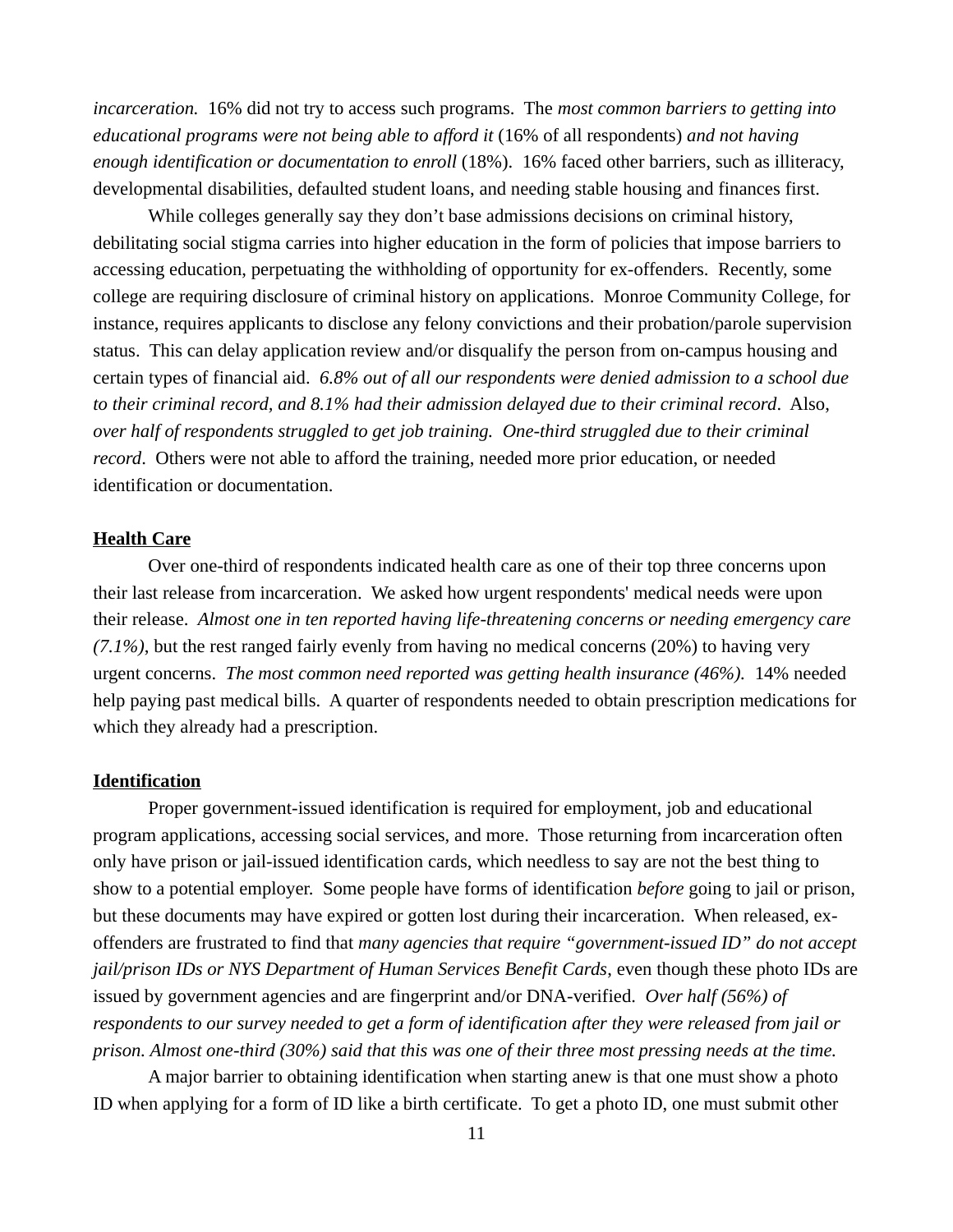forms of ID to prove identity. Many people are very quickly frustrated by this cycle. In fact, *of our respondents who did need to get identification, 57% struggled to get a form of ID because they did not have enough other forms of ID*.

Another major barrier is cost. While Social Security cards are issued up to ten times in one's life at no cost, birth certificates almost always cost money—\$30 in Monroe County. *57% of our respondents who needed an ID were not able to afford the fee for the identification. Also, 37% did not know how to obtain the ID they needed, 20% had to wait too long to get the ID, and 20% had unreliable contact information that prevented them from completing the ID application process.* Since most recently-released ex-offenders do not have any income to pay the fees and agencies do not accept the ID that they do have, one can quickly see why JPC spends so much effort in assisting individuals with this basic need.

#### **Results About Other Issues**

Our survey also provided some interesting findings with regards to other issues. We intend to explore all of these complex issues much thoroughly in future analyses.

- Family Situation: 62% of respondents have raised at least one child, on average 3 children each. There are over 145 total children affected by the lives of our 80 respondents. One-tenth of our respondents are currently paying child support, and about one-quarter are supposed to pay child support but cannot pay right now due to lack of income.
- Public Assistance: A large number of people are currently receiving a range of services, but very few need something for which they have been denied. Health care and *emergency* food stamps are the most common service being received. Many respondents have been receiving food stamps and/or public assistance ever since their release.
- Mental Health: Overall, 48% of respondents indicated having no mental health concerns at all, but *out of all of our survey respondents*, *one-third have been diagnosed with a mental illness.*  16% of all respondents are currently receiving mental health counseling, and 14% currently take prescriptions for mental health concerns. *Only one out of three respondents with a mental health condition received mental health counseling during their incarceration.* According to the National Alliance on Mental Illness, one in four adults in the United States experience a mental health disorder in a given year. In the general population, fewer than one-third of adults with a diagnosable mental illness receive mental health services. Therefore, our respondents have a slightly higher rate of diagnosis than the general population, but the percentage of those actually receiving therapy is about the same. (Our respondents were no more or less likely to receive counseling in jail or prison than anyone else with a mental illness diagnosis in the U.S.) Other studies have shown that 24% of state prisoners and 21% of local jail inmates have recent history of a mental health disorder. Seventy percent of youth in the juvenile justice system have a mental illness diagnosis, with at least 20% experiencing significant functional impairment (HEART Coalition of Greater Rochester). Making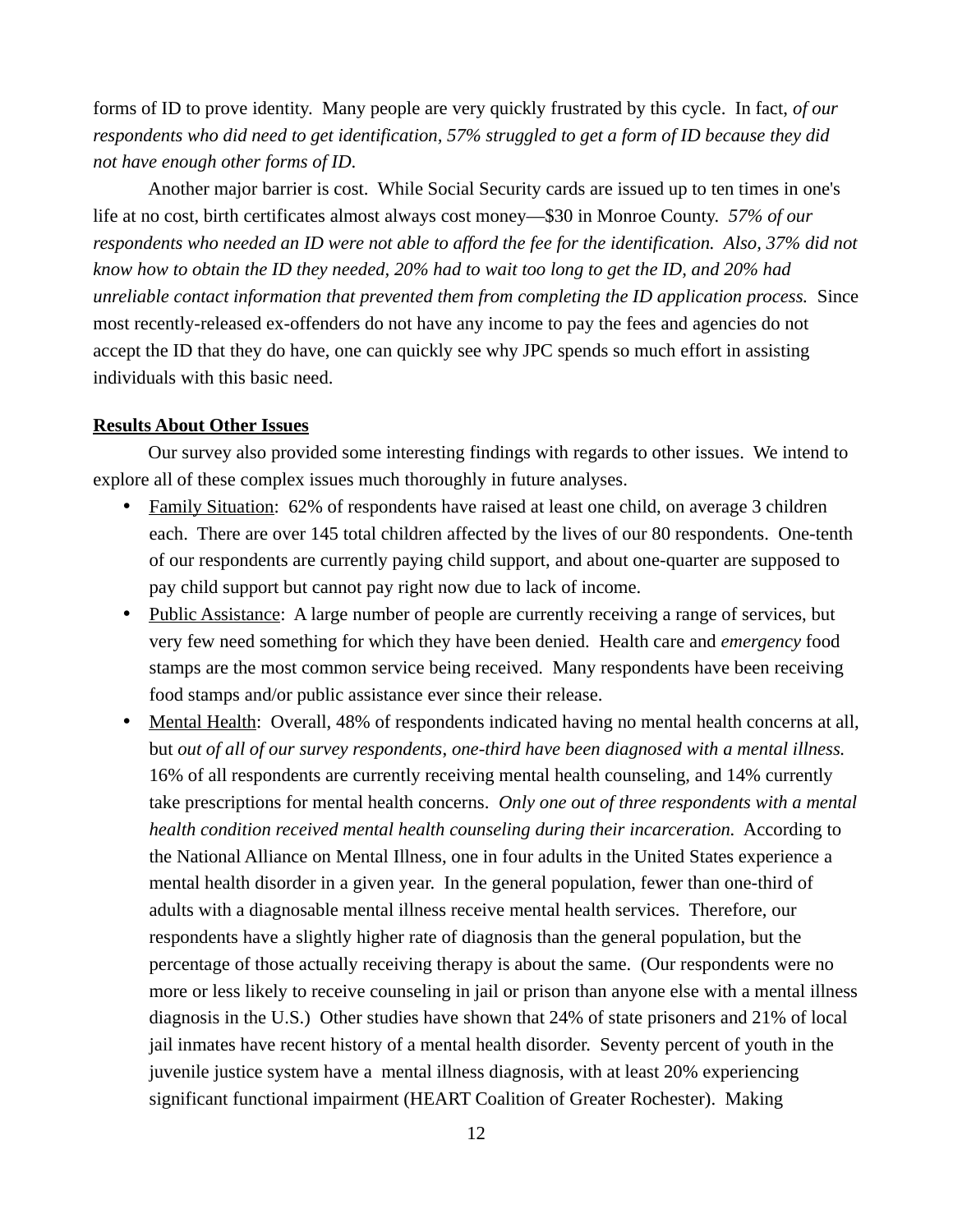counseling more accessible to all individuals, including inmates and ex-offenders, could go a long way towards improving individual lives, communities, and crime rates.

• Addiction/Chemical Dependency: *Almost half (45%) of respondents stated that their most recent conviction was, in their opinion, a direct result of a chemical dependency issue.* Only a quarter (25%) have never had an addiction. Respondents indicated that community support groups, religious communities, and family helped the most in their addiction recovery after incarceration. (These are also the most-commonly accessed types of support.) Other supportive factors such as social services, probation/parole officers, educational programs, training, jobs, and housing programs were also strong supportive factors in many respondents' recovery. It seems as if most people were able to access recovery services if needed, but many respondents have a criminal history in the first place because of a pre-existing addiction.

#### **Efforts to Mitigate These Problems**

Some work is already being done to address re-entry issues. For instance, at the Judicial Process Commission, we support clients through the Certificate of Relief/Good Conduct application process to give them the best chance to obtain and use these certificates. Jails and prisons also offer re-entry support services and programs for inmates to enroll in. While not everyone can get into these programs and offerings vary by facility, many facilities offer life skills classes, computer classes, GED classes and testing, employment readiness programs, and more.

Efforts have been made to improve the employability of ex-offenders. Our partners at the Monroe County Legal Assistance Center work tirelessly to assist individuals facing illegal employment discrimination. There are also some federal tax breaks and wage subsidies for those who hire ex-offenders and a federal bonding insurance program to protect employers from any financial risk they feel they may face by hiring an ex-offender. Ultimately, it is our hope that community members will consider what skills ex-offenders can bring to a job and what type of person they are today and rank these considerations at least as important as their criminal past.

The Voices of Re-Entry Project Committee at JPC will be using what we have learned through this initial study to guide future studies. First, we plan to analyze the data from this survey much more extensively. We will also conduct shorter surveys to fill in informational gaps and suggest realistic policy and system changes that could help people have a better chance for success when choosing to live a crime-free lifestyle.

#### **How Did We Get Here?**

Due to lack of sympathy and accurate information, supportive programs for ex-offenders are often the last to be funded. But we must recognize that many of those who have a criminal history have struggled with unmet needs, addiction, or trauma long before they committed a crime. There is no doubt that those experiencing trauma, violence, and poverty need support for these issues before they get to a point of committing a crime. But if they do commit a crime, they also need more than